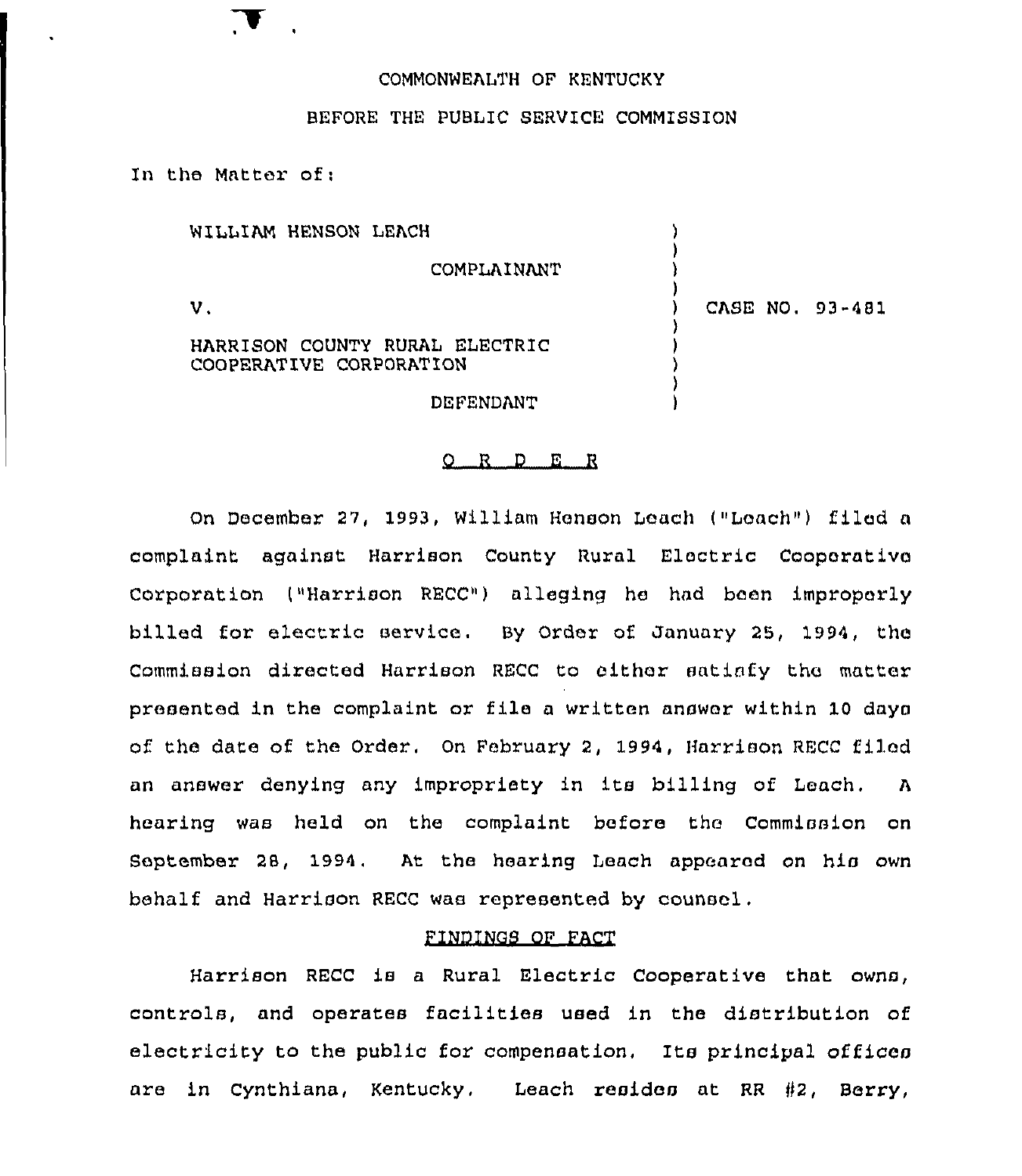Kentucky, and in a customer of Harrison RECC. He first became a customer of Harrison RECC at his present address in January 1988.

 $\bullet$  . The second second  $\bullet$ 

On July 5, 1993, Leach submitted a meter reading of 14449, On August 3, 1993, he contacted Harrison RECC regarding the meter's alleged failure to register his usage. When Harrison RRCC read the meter, it recorded a reading of 03662. The difference between the customer reading and the utility reading of the meter in  $0.213$ kWh. (After the meter reaches 99999, it rolls over to 00000 and starts again.) Because of the extremely large usage. Harrison RECC removed the meter and it was tested by Harrison RECC and by the Commission's meter porsonnel. Commission Staff filed a report concerning the meter. All toots showed the meter was performing to standards. Harrison RECC notified Leach of the meter testing results. On September 1, 1993, Harrison RECC rendered a bill for. \$6,003.27 to Leach for underbilled service from December 1990 to August 1993, a period of 29 months,

The utility alleged that the Complainant misread his meter for almost three years, i.e. from December 1990, when it was last read by the utility, to August 1993 when the utility read the meter after the Complainant notified it of the meter's failure to record electric usage.

<sup>A</sup> review of Leach's monthly meter readings prior I;o December 1990 and subsequent to August 1993 show that his winter and summer consumption typically ranged from 2000 kWh to 3500 kWh. However, between December 1990 and August 1993, his reported consumption typically ranged from 400 to 500 kWh.

 $-2-$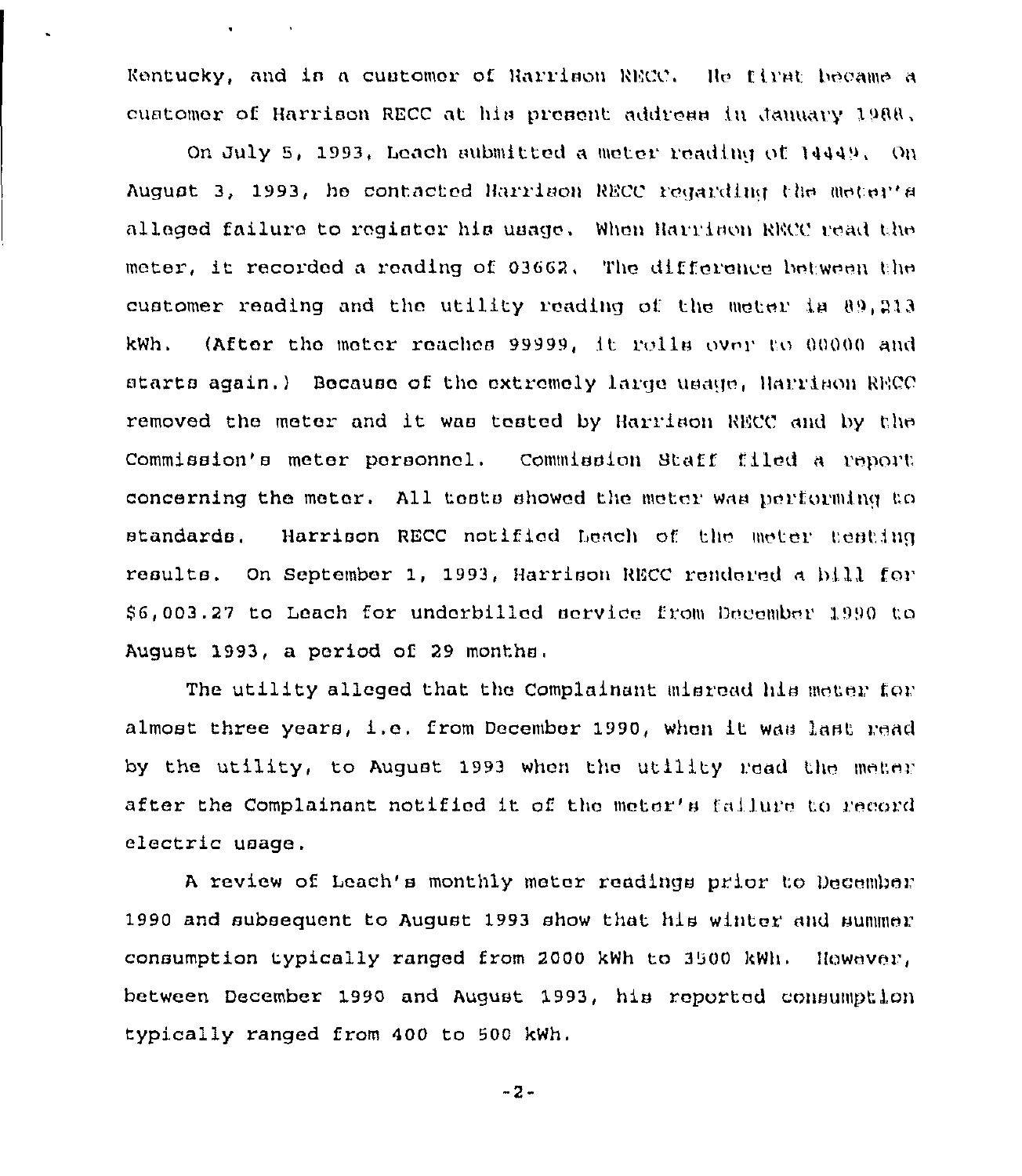The. Staff Report, which is part of the record, contends that the utility has violated sections of the Commission's regulations. 807 KAR 5:006, Section 6(5), requires each utility using customerread meter information to read each meter on its system at least once during the calendar year. Harrison RFCC did not read Leach's meter for a period of three years. 807 HAR 5:006, Section 10 (3), requires each utility to monitor each customer's usage at least annually to draw the utility's attention to unusual deviations in the customer's usage, Harrison RECC has procedures to identify unusually high or low readings. These procedures did not catch the drastic drop in usage reported by Leach from November 1990 to September 1993.

 $\mathbf{u} = (u_1, \ldots, u_n)$  .  $\mathbf{v}_n$ 

 $\overline{\phantom{a}}$ 

For the Commission to find that Leach does not owe the amount in question, it must either conclude that Leach read the meter accurately and that his usage was very low or conclude that the meter functioned improperly and the 89,000 kWh measured by it was not used, Based on his historic usage, it is unlikely that usage was as low as reported by Leach. Also, a thorough examination of the actual meter failed to disclose any malfunction,

For the Commission to find in favor of Harrison RECC, it must be shown that Leach misread the meter and failed to report approximately 89,000 kWh of usage over the 29-month period or it must conclude that 89,000 kWh were actually used in one month. Because neither Leach's nor Harrison RECC's circuitry could handle the extreme kWh in question, it is not possible that this amount of electricity was used in one month. Detailed testing showing

 $-3-$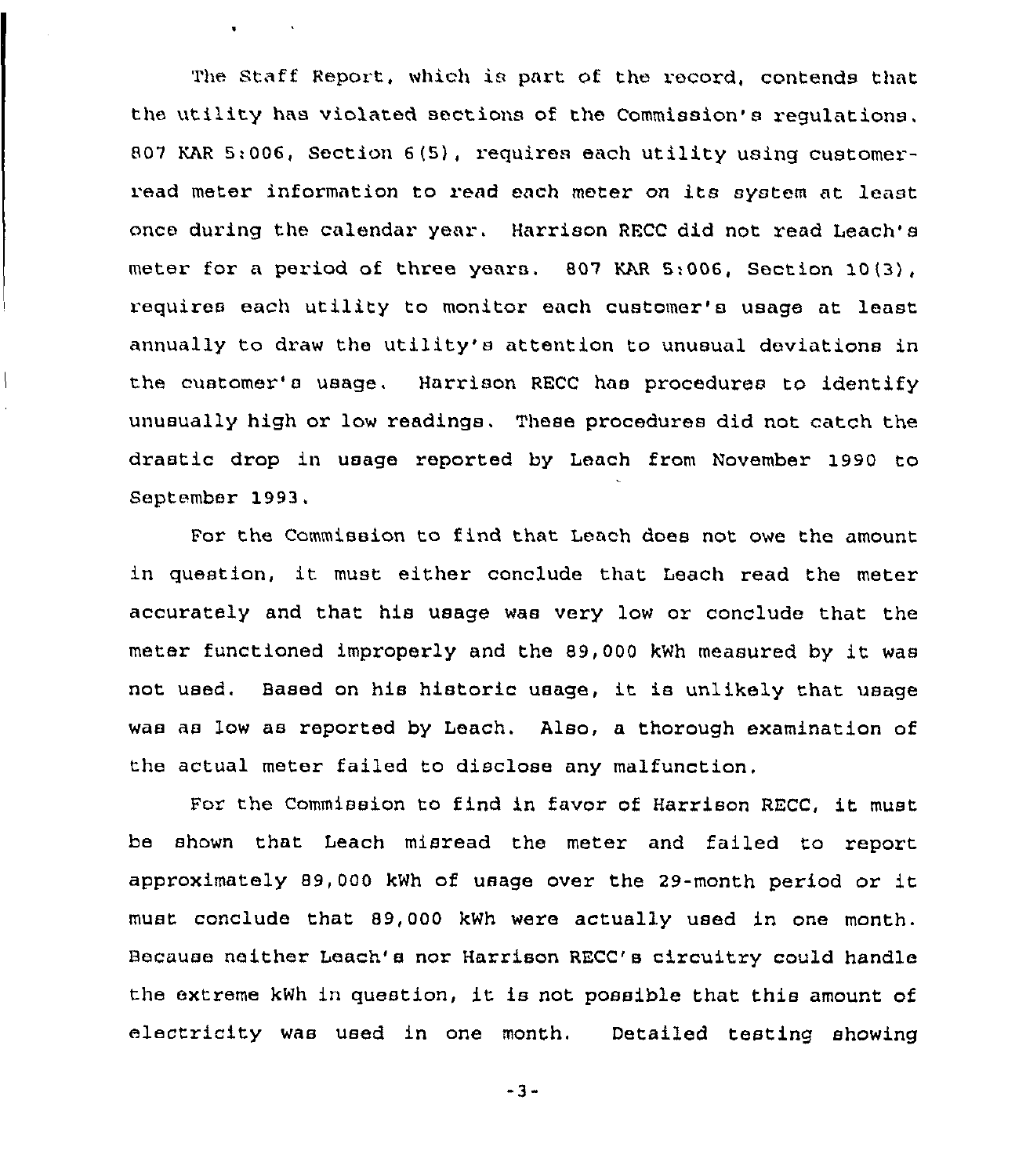Leach's meter to be accurate is the most compelling evidence before the Commission.

### CONCLUSIONS OF LAW

Harrison RECC is <sup>a</sup> utility sub)ect to the regulation of this Commission. As a public utility it is required by KRS 278.160(2) to charge uniform rates for its services, The statute states in pertinent part:

No utility shall charge, demand, collect or receive from any person a greater or less compensation for any service rendered or to be rendered than that prescribed in its filed schedules, and no person shall receive any service from any utility for a compensation greater or less than that prescribed in such schedules,

In Louisville & Nashville Railroad Co, v. Central Iron & Coal 265 U.S. 59 (1924), freight rates were fixed by law in filed tariffs. No contract of a carrier could reduce the amount legally payable, or release from liability a shipper who had assumed an obligation to pay the charges. "Nor could any act or omission of the carrier (except the running of the Statute of Limitations) estop or preclude it from enforcing payment of the full amount by a person liable therefor." Louisville & Nashville Railroad, 265 U.S. at 65. The situation is the same here. Leach cannot be released from liability. By using the services of Harrison, Leach assumed an obligation to pay for those services. By providing services to Leach, Harrison is obligated to enforce payment for those services. Therefore, the complaint should be dismissed and Harrison RECC directed to establish a payment plan in accordance with the Commission's regulations and its published tariff that will allow Leach <sup>a</sup> reasonable length of time to pay his bill.

 $-4-$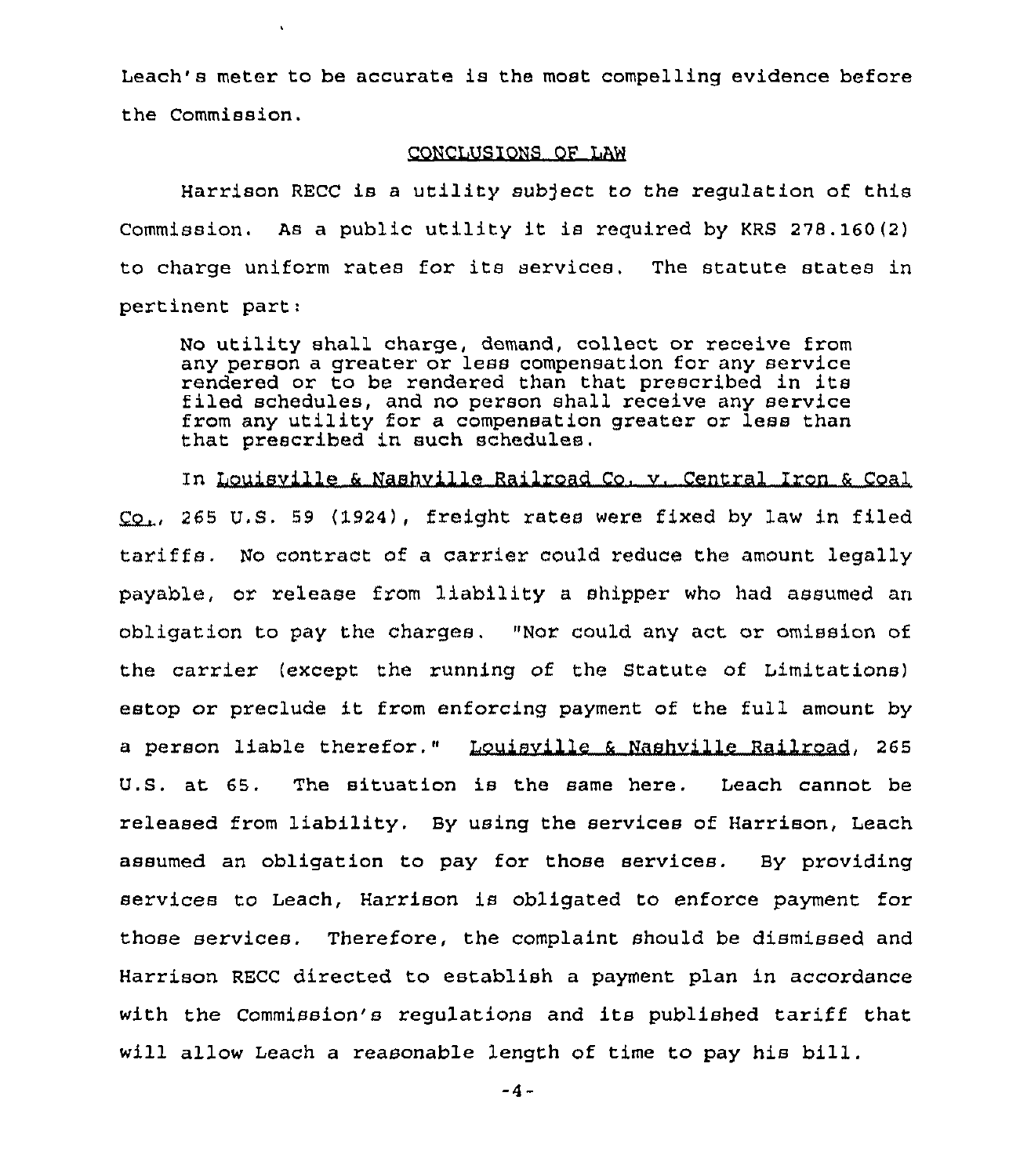The Court of Appeals of Kentucky in Boone County Sand and Gravel Comnanv, Inc. v. Owen Countv Rural Electric Coonerative Cornoration, Ky.App., 779 S,W.2d 224 {1989), upheld a judgement of the Boone Circuit Court which had determined that the defense of equitable estoppel will not bar a utility from collecting for all electricity consumed. Zn reaching its decision, the circuit court followed the weight of authority from other jurisdictions, which held that statutes which require that public utilities adhere rigidly to rate schedules approved by the public service commission preclude a customer from interposing the defense of equitable estoppel in an action by a utility to collect the balance of charges negligently omitted in earlier billings. Memphis Light, Gas 6 Water Division v. Auburndale School Svstem, 705 S.W.2d 652 (Tenn.1986); Chesaneake 6 Potomac Telenhone Co. of Vircinia v. Bles, 243 S.E.2d 473 (Va. 1978); Haverhill Gas Co. v. Findlen, 258 N.E.2d 294 (Mass. 1970); Wisconsin Power & Light Company v. Berlin Tanning & Manufacturing Co., 83 N.W.2d 147 (Wis. 1957); Corporation De Gastion Ste-Fov v. Florida Power & Liaht Co., 385 So.2d 124 (Fla.App.1980).

The decision is in accord with Norman v. Pub. Util. Com. of 406 N.E.2d 492 (Ohio 1980) where the Ohio Supreme Court held that absent statutory authority the commission cannot limit a utility's practice of backbilling to one year. While KRS 278.225 establishes <sup>a</sup> two year limit on backbilling, it is not applicable to this case as it did not become effective until July 15, 1994.

 $-5-$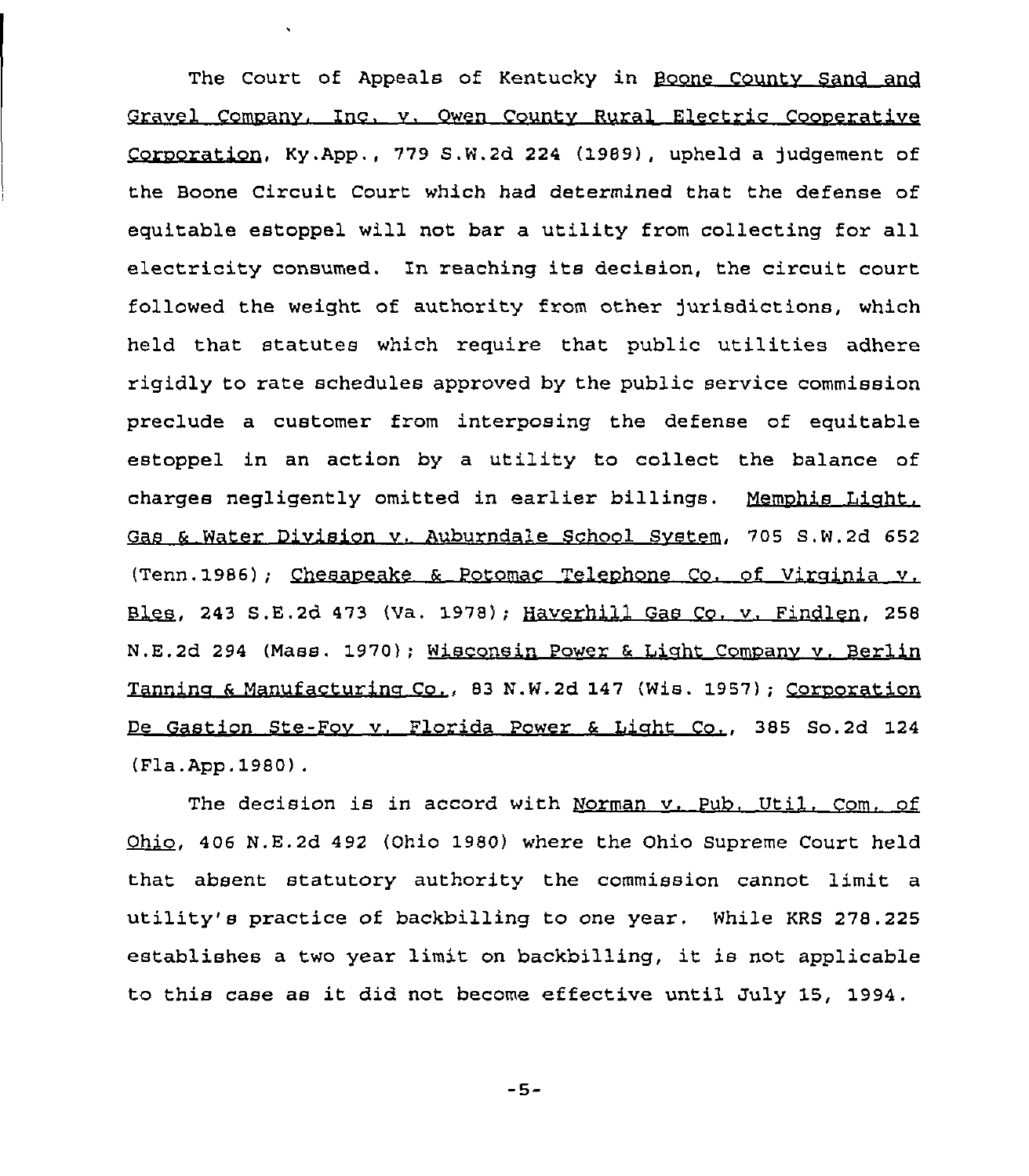While the Commission is loath to see an individual burdened with <sup>a</sup> utility bill the magnitude of Leach's, there is no legal alternative. The facts of the case show that Leach is being charged an amount which reflects his actual electricity usage for a 29-month period, It is unfortunate that the underbilling occurred, but it must be corrected. KRS 278. 160(2) requires <sup>a</sup> utility to charge uniform rates and prohibits <sup>a</sup> person from receiving service from a utility for less compensation than that prescribed in its schedules, To allow Leach to avoid paying for the electricity he consumed would violate this statute.

In the future, customers such as Leach will be protected by KRS 278,228. Regrettably, that statute cannot be applied retroactively. The Commission hopes that the payment plan established by Harrison will not place an undue burden on Leach and that such unfortunate incidents will be avoided in the future.

IT IS THEREFORE ORDERED that:

 $\mathbf{q} = \mathbf{q} \times \mathbf{q}$  .  $\mathbf{q} \times \mathbf{q}$ 

1. The complaint of William Henson Leach against Harrison RECC be and is hereby dismissed.

2, Within 20 days of the date of this Order, Harrison RECC shall establish and file with the Commission a payment plan in accordance with the Commission's regulations and its published tariff which will allow Leach to pay the account..

3. Harrison RECC shall read Leach's meter at least once per year.

4. <sup>A</sup> proceeding shall be established to require Harrison RECC to show cause why it should not be penalized under KRS 278.990

-6-